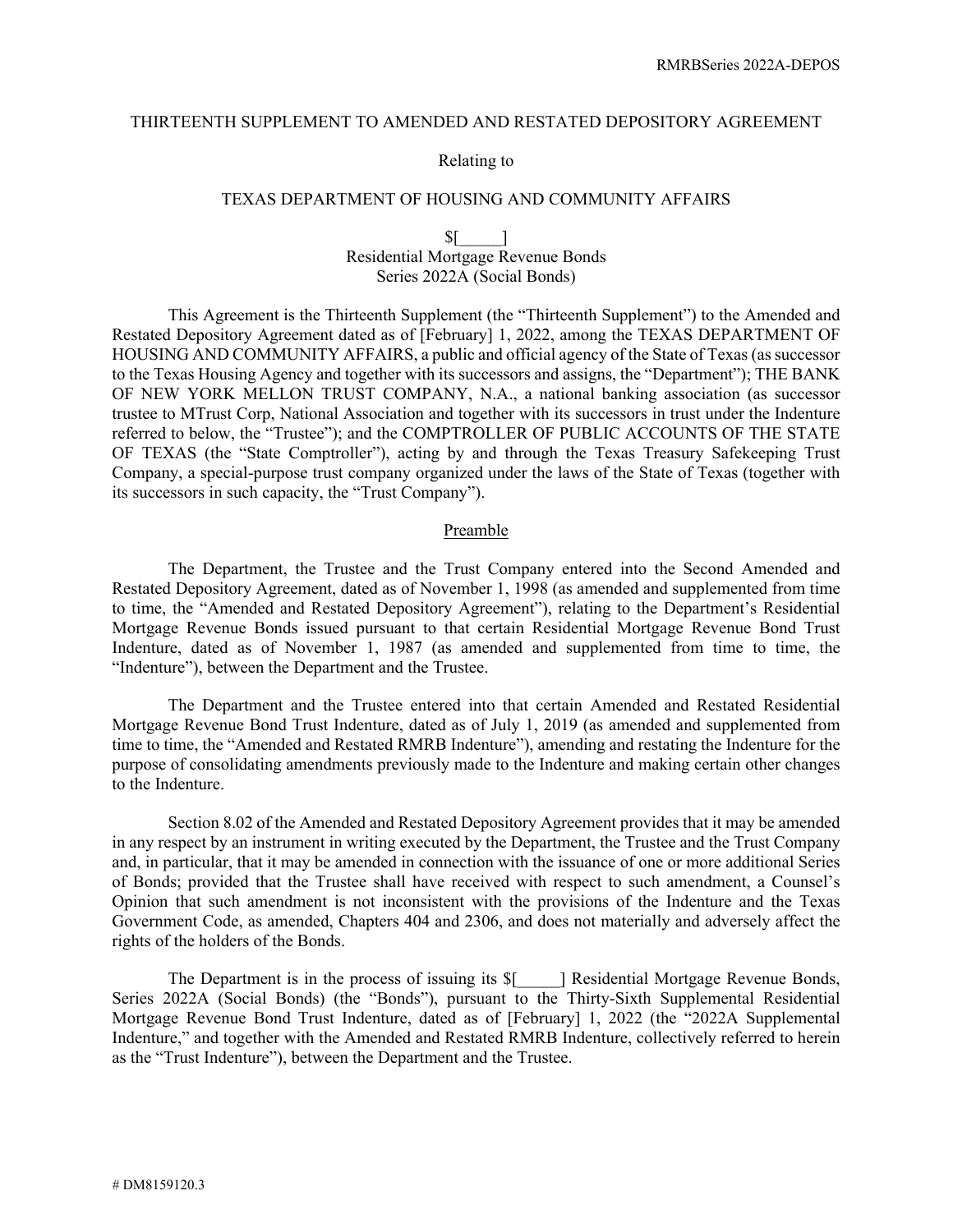The Department desires and has requested the Trustee and the Trust Company to enter into this Thirteenth Supplement to supplement the Amended and Restated Depository Agreement to create Accounts under the Amended and Restated Depository Agreement corresponding to the Accounts being created under the Trust Indenture in connection with the issuance of the Bonds.

#### Agreement

In consideration of the mutual agreements contained in this Agreement, and other good and valuable consideration, the receipt and sufficiency of which are acknowledged, the Department, the Trustee and the Trust Company agree as follows:

#### ARTICLE I

#### DEFINITIONS AND INTERPRETATION

Section 1.01. Definitions. Unless the context requires otherwise, all defined terms contained in the Amended and Restated RMRB Indenture, the 2022A Supplemental Indenture and the Amended and Restated Depository Agreement have the same meanings in this Thirteenth Supplement as such defined terms are given in each of the foregoing documents.

Section 1.02. Interpretation. This Thirteenth Supplement and all of the terms and provisions in it shall be liberally construed to effectuate the purposes hereof and to achieve the purpose of providing additional security for the Bonds.

Section 1.03. Titles and Headings. The titles and headings of the Articles and Sections of this Thirteenth Supplement have been inserted for convenience and reference only. They are not to be considered hereof and will not in any way modify or restrict the terms of this Thirteenth Supplement.

Section 1.04. Amended and Restated Depository Agreement to Remain in Force. Except as supplemented by this Thirteenth Supplement, the Amended and Restated Depository Agreement remains in full force and effect as to the matters covered by it.

Section 1.05. Continuing Binding Effect. The terms and provisions of the Amended and Restated Depository Agreement are in all respects binding upon and applicable to the parties to this Thirteenth Supplement. Further, deposits, withdrawals and transfers to, from and among the Accounts described in Exhibit "A" of moneys and securities pertaining to the Bonds, and the investment of the moneys and securities in all respects, including the maintaining of records and the providing of reports, shall be governed by the terms and provisions of the Amended and Restated Depository Agreement, a copy of which is attached as **Exhibit** "B" hereto.

Section 1.06. Authority. This Thirteenth Supplement is executed and delivered pursuant to the Act and the Amended and Restated Depository Agreement.

Section 1.07. Successors and Assigns. All covenants and agreements in this Thirteenth Supplement among the Department, the Trustee and the Trust Company shall bind their respective successors and assigns, whether so expressed or not.

Section 1.08. Severability Clause. In case any provision in this Thirteenth Supplement is found by a court to be invalid, illegal or unenforceable, the validity, legality and enforceability of the remaining provisions shall not in any way be affected or impaired by such finding.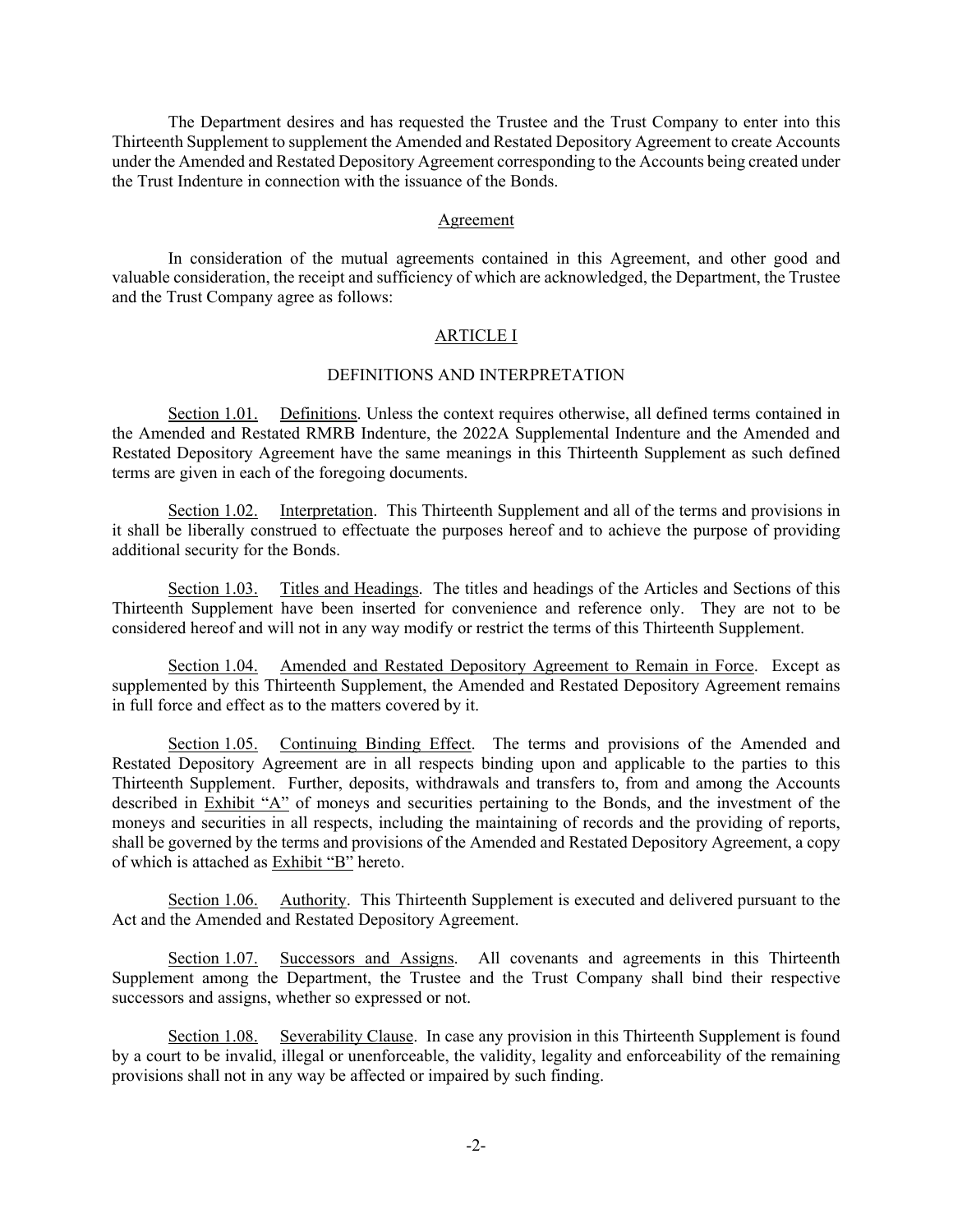Section 1.09. Benefits of Thirteenth Supplement. Nothing in this Thirteenth Supplement, the Trust Indenture, or the Bonds, express or implied, gives to any Person, other than the parties to this Agreement, their successors under it, and the owners of Bonds, any benefit or any legal or equitable right, remedy or claim under this Thirteenth Supplement.

Section 1.10. Governing Law. This Thirteenth Supplement is governed by the laws of the State of Texas.

Section 1.11. Execution in Several Counterparts. This Thirteenth Supplement may be simultaneously executed in several counterparts, all of which shall constitute one and the same instrument and each of which shall be, and shall be deemed to be, an original.

#### ARTICLE II

## CREATION AND OPERATION OF ACCOUNTS

Section 2.01. Creation of Accounts. In accordance with Section 8.02 of the Amended and Restated Depository Agreement, the Department hereby creates and establishes with the Trust Company, but not within the Treasury of the State of Texas, a number of separate, special trust accounts relating to the Bonds to be known and designated by the respective names set forth on Exhibit "A" attached hereto. Each Account shall correspond to the Trust Indenture Account of the same name.

Section 2.02. Investment of Certain Funds. The Department instructs the Trustee and the Trust Company to invest funds relating to the Bonds in accordance with the Department's written instructions to the Trustee and the Trust Company.

## (SIGNATURE PAGES FOLLOW)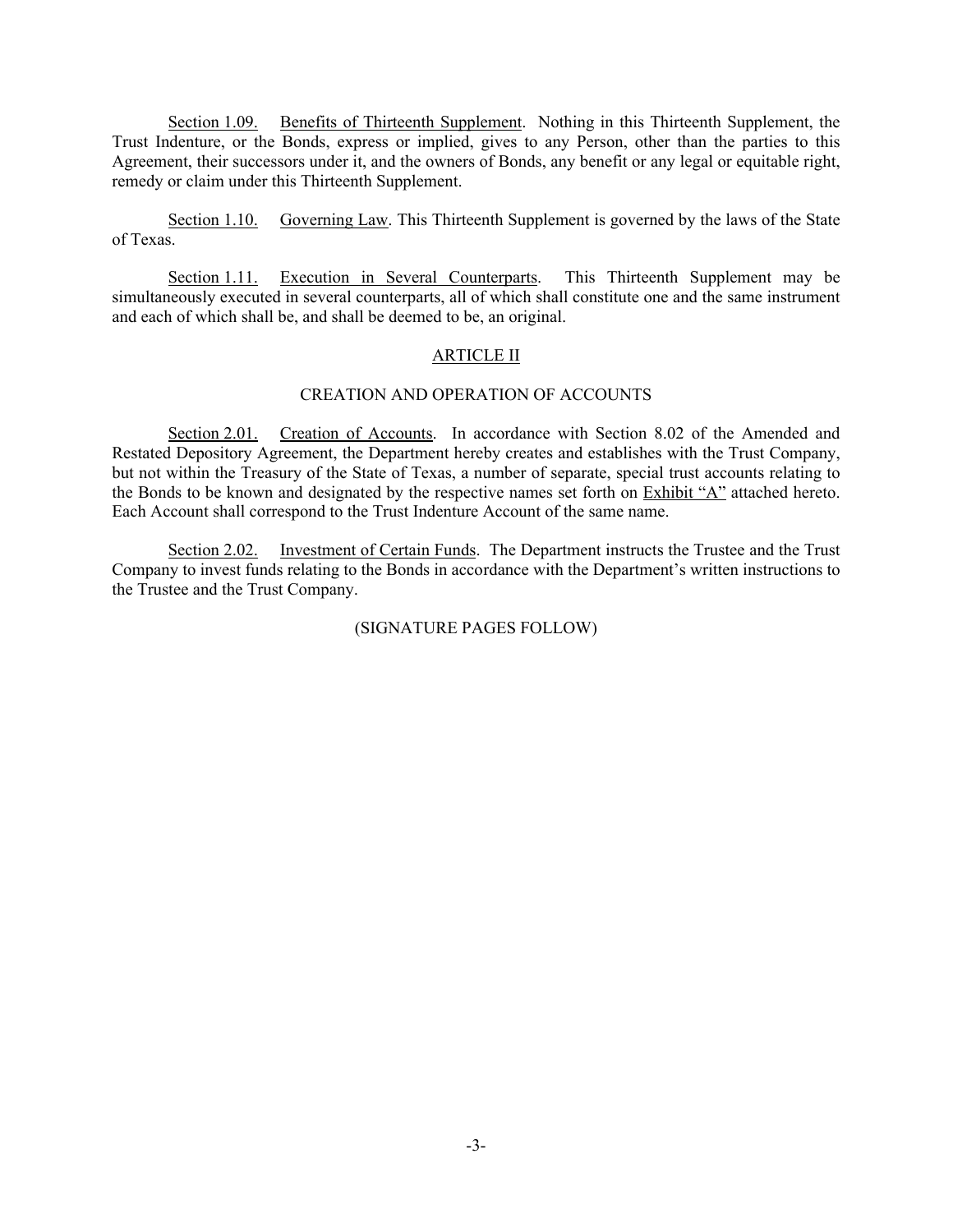EXECUTED as of the date first above written.

TEXAS DEPARTMENT OF HOUSING AND COMMUNITY AFFAIRS

By:

Director of Bond Finance and Chief Investment Officer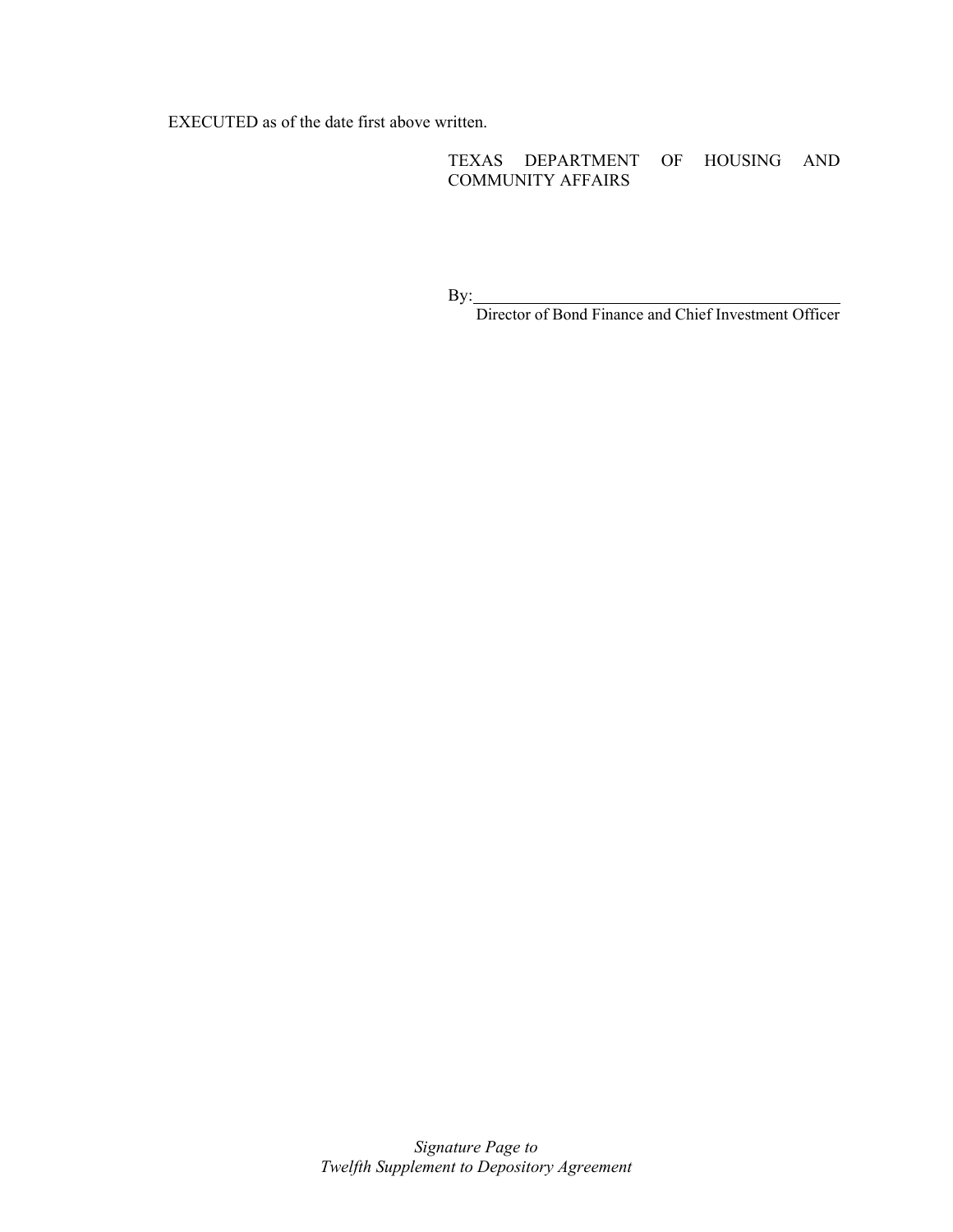THE BANK OF NEW YORK MELLON TRUST COMPANY, N.A., as Trustee

By:

Authorized Officer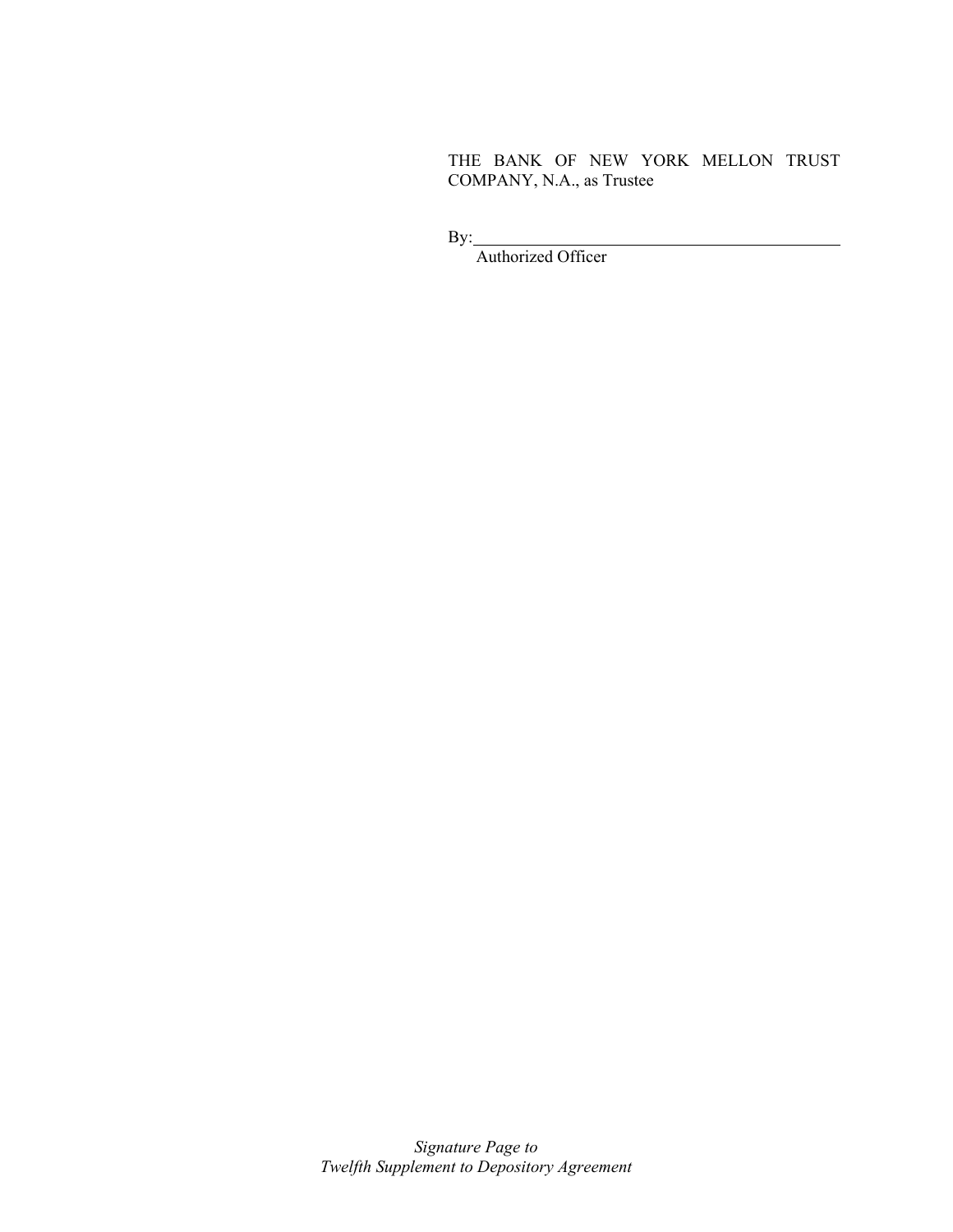# TEXAS TREASURY SAFEKEEPING TRUST COMPANY

By:

Mike Reissig, Chief Executive Officer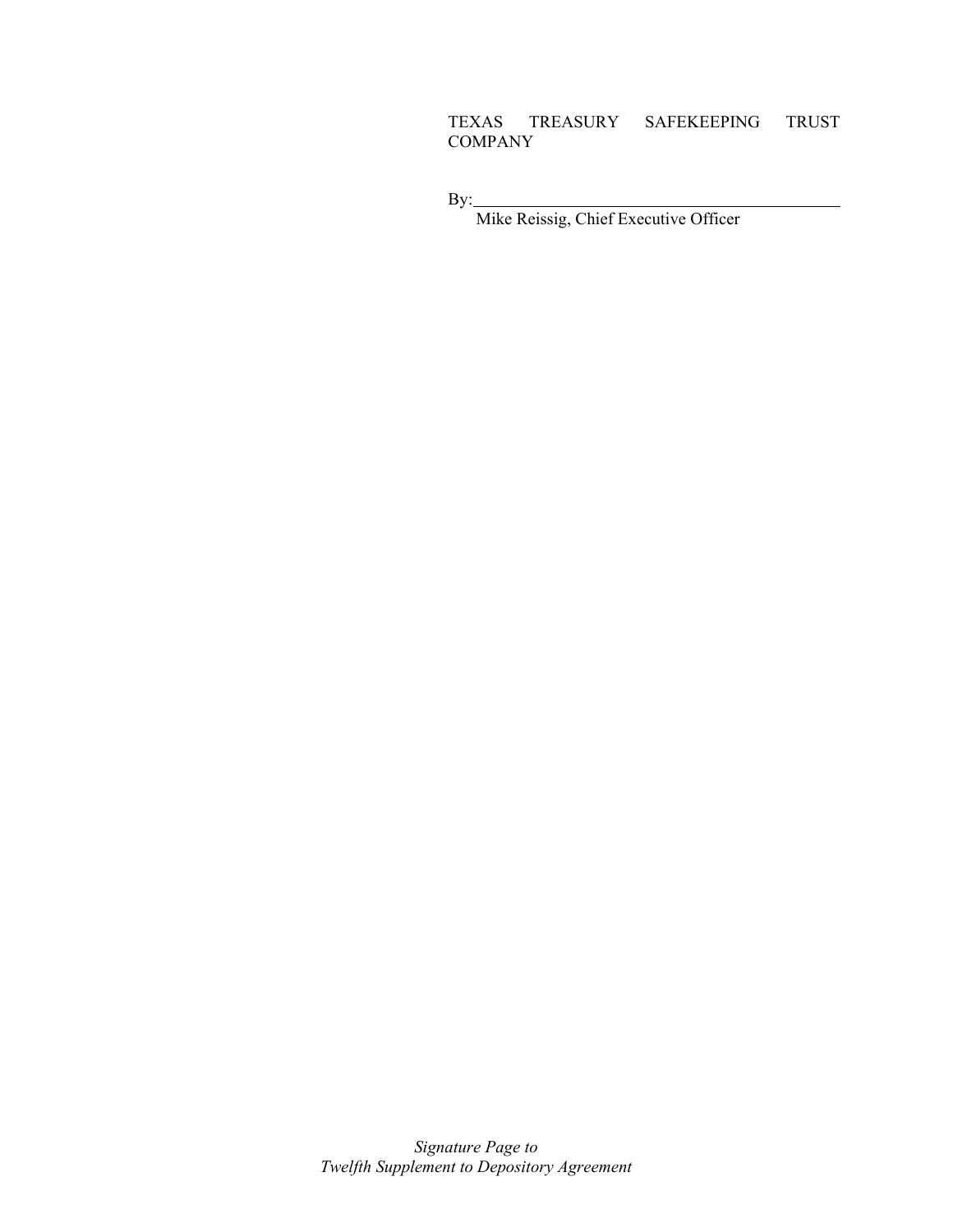# EXHIBIT "A"

#### Accounts

- 1. 2022A Cost of Issuance Account of the Cost of Issuance Fund (Section 2.9 of Thirty-Sixth Supplement)
- 2. 2022A Expense Account of the Expense Fund (Section 2.9 of Thirty-Sixth Supplement)
- 3. 2022A Mortgage Loan Account of the Mortgage Loan Fund (Section 2.9 of Thirty-Sixth Supplement)
- 4. 2022A Administrative Subaccount, within the 2022A Mortgage Loan Account (Section 2.9 of Thirty-Sixth Supplement)
- 5. 2022A Down Payment Assistance Subaccount, within the 2022A Mortgage Loan Account (Section 2.9 of Thirty-Sixth Supplement)
- 6. 2022A Interest Account of the Interest Fund (Section 2.9 of the Thirty-Sixth Supplement)
- 7. 2022A Principal Account of the Principal Fund (Section 2.9 of Thirty-Sixth Supplement)
- 8. 2022A Special Redemption Account of the Special Redemption Fund (Section 2.9 of Thirty-Sixth Supplement)
- 9. 2022A Rebate Fund (Section 2.9 of Thirty-Sixth Supplement)
- 10. 2022A Residual Revenues Account of the Residual Revenues Fund (Section 2.9 of Thirty-Sixth Supplement)
- 11. 2022A Revenue Account of the Revenue Fund (Section 2.9 of Thirty-Sixth Supplement)